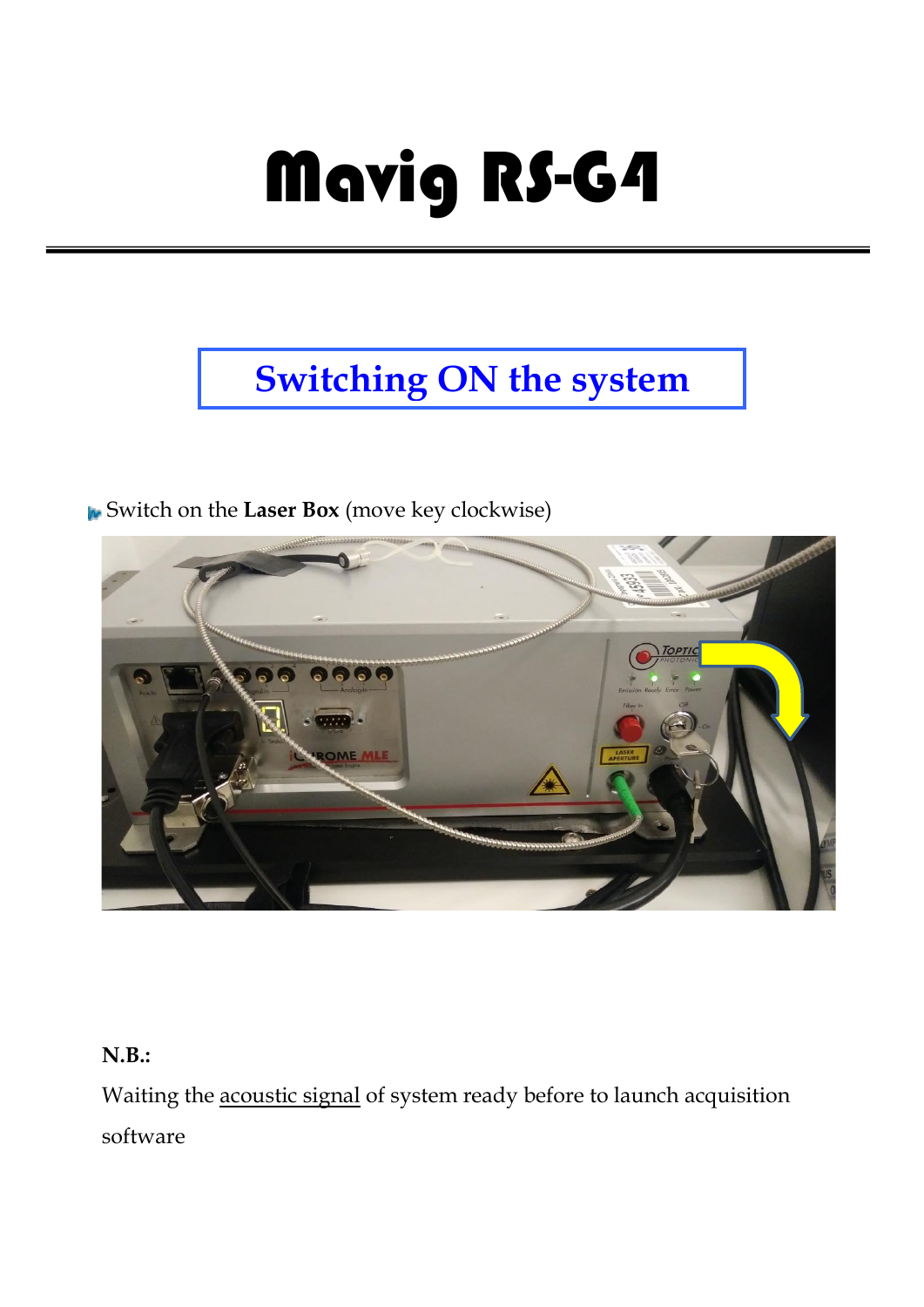Switch on the **Prior Proscan III controller** (on the back right of the box)



Switch on the **PC**

Log onto the Win 10 system with your **Personal Username and Password.**



Each user should utilize a directory **Data disk**, such as the following:

D:\Data\group name\

Start **I.D. Software** using the icon on the desktop.

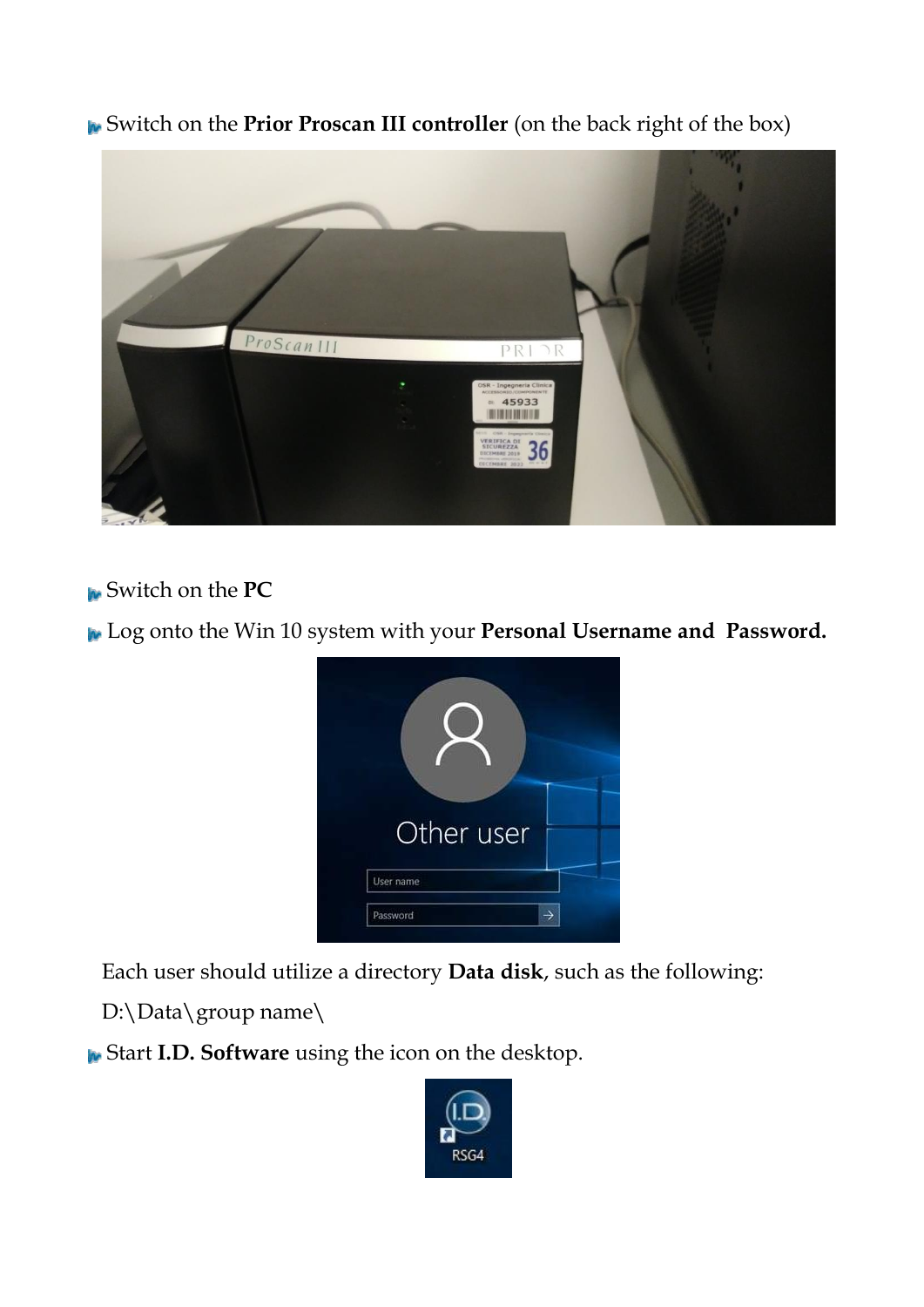## **[Switching OFF the system](file:///D:/DiBit/Progetti/Web2/Axioplan2/Axioplan2.htm%23Switching%2520on)**

**If you are the last booked user for the day...**

Exit from the **I.D Software**

**Log-off** and close your user session.

**Shut down** the computer.



**Remove** any objective from the scan head

Switch off **Prior Proscan III controller** and **Laser Box** (move key

counterclockwise)



All images are already saved on the workstation during acquisition. Before finishing your session take care to have time to transfer all your data before the following user